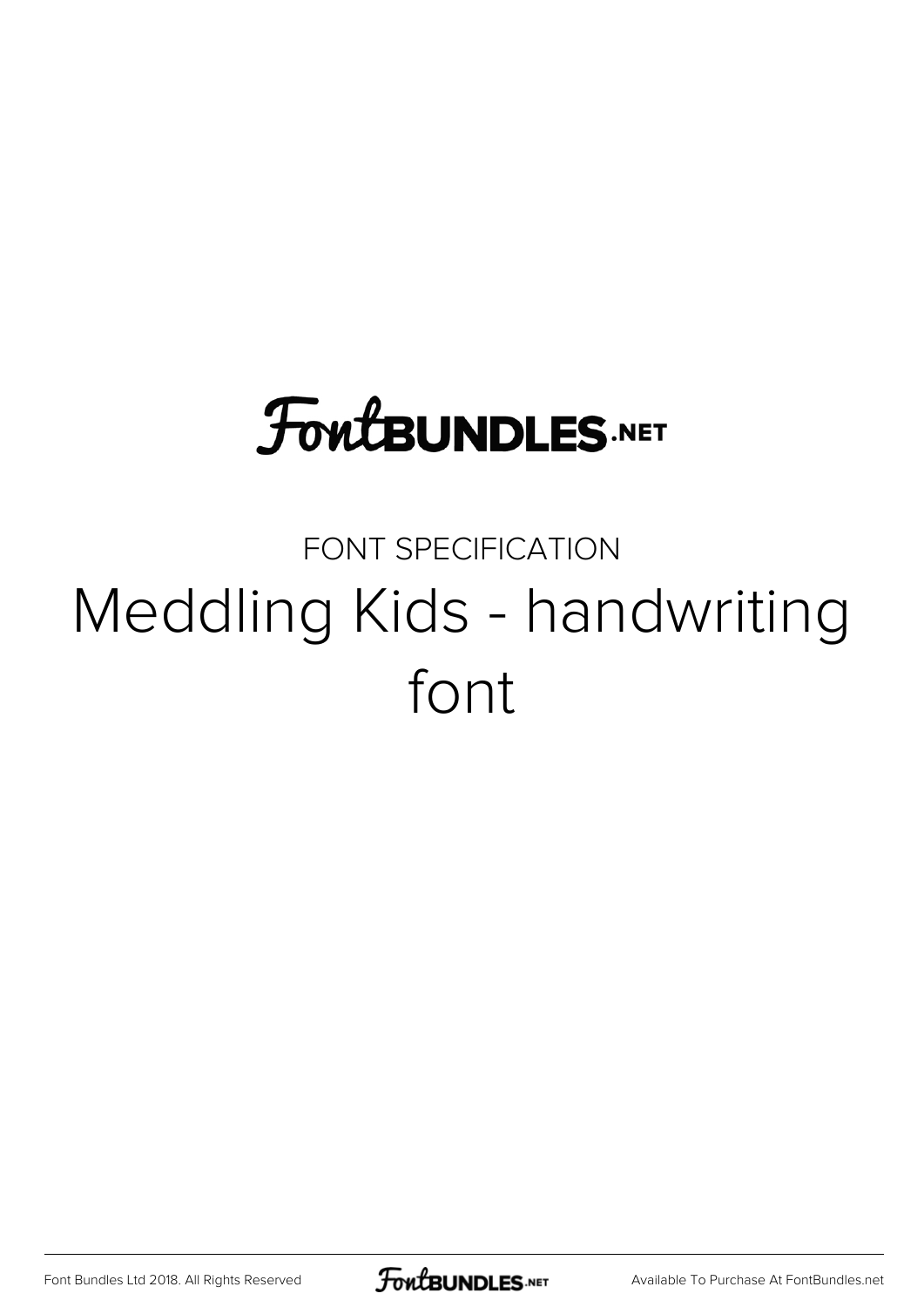Meddling Kids - Regular

**Uppercase Characters** 

# **ABCDEFGHIJKLMNOPGRSTU** VWXYZ

Lowercase Characters

# ABCDEFGHIJKLMNOPORSTUV WX9Z

**Numbers** 

#### 0123456789

Punctuation and Symbols



All Other Glyphs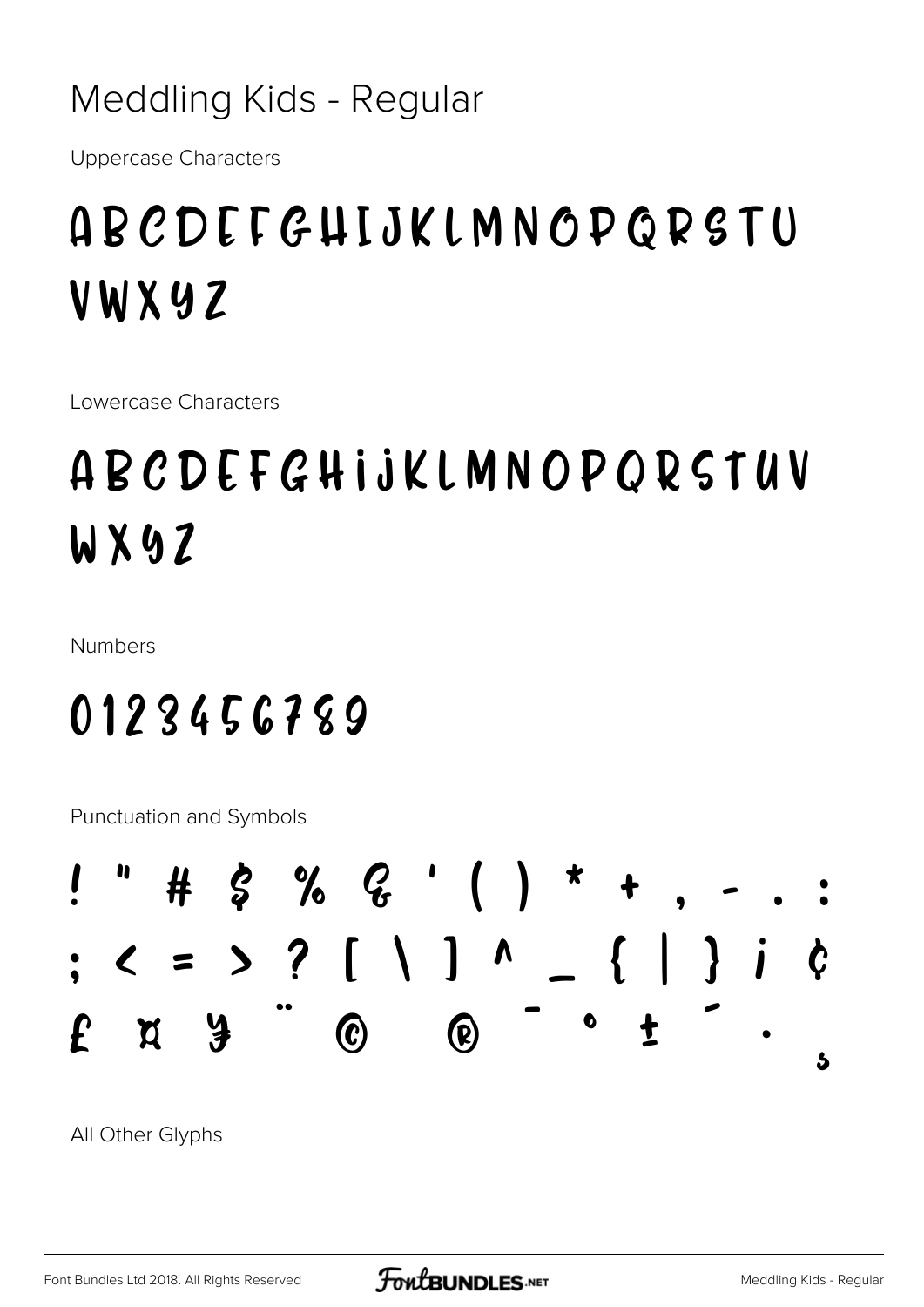|  |  |  | À Á Â Ã Ä Å Æ Ç È                                                                                                                                                                                |  |
|--|--|--|--------------------------------------------------------------------------------------------------------------------------------------------------------------------------------------------------|--|
|  |  |  | É Ê Ë Î Î Î Î Ñ                                                                                                                                                                                  |  |
|  |  |  | $\ddot{\sigma}$ $\ddot{\sigma}$ $\ddot{\sigma}$ $\ddot{\sigma}$ $\ddot{\sigma}$ $\ddot{\sigma}$ $\ddot{\sigma}$ $\ddot{\sigma}$ $\ddot{\sigma}$                                                  |  |
|  |  |  | $\hat{\mathbf{U}}\quad\ddot{\mathbf{U}}\quad\tilde{\mathbf{U}}\quad\mathbf{B}\quad\tilde{\mathbf{A}}\quad\tilde{\mathbf{A}}\quad\hat{\mathbf{A}}\quad\tilde{\mathbf{A}}\quad\tilde{\mathbf{A}}$  |  |
|  |  |  | $\hat{A}$ AE $\mathcal{C}$ $\tilde{E}$ $\hat{E}$ $\hat{E}$ $\tilde{E}$ $\tilde{I}$                                                                                                               |  |
|  |  |  | $\hat{\mathbf{i}} \quad \hat{\mathbf{i}} \quad \hat{\mathbf{N}} \quad \hat{\mathbf{O}} \quad \hat{\mathbf{O}} \quad \hat{\mathbf{O}} \quad \hat{\mathbf{O}} \quad \hat{\mathbf{C}} \quad \vdots$ |  |
|  |  |  | $\emptyset$ $\bar{u}$ $\bar{u}$ $\ddot{u}$ $\bar{u}$ $\ddot{v}$ $\ddot{u}$ $\ddot{u}$                                                                                                            |  |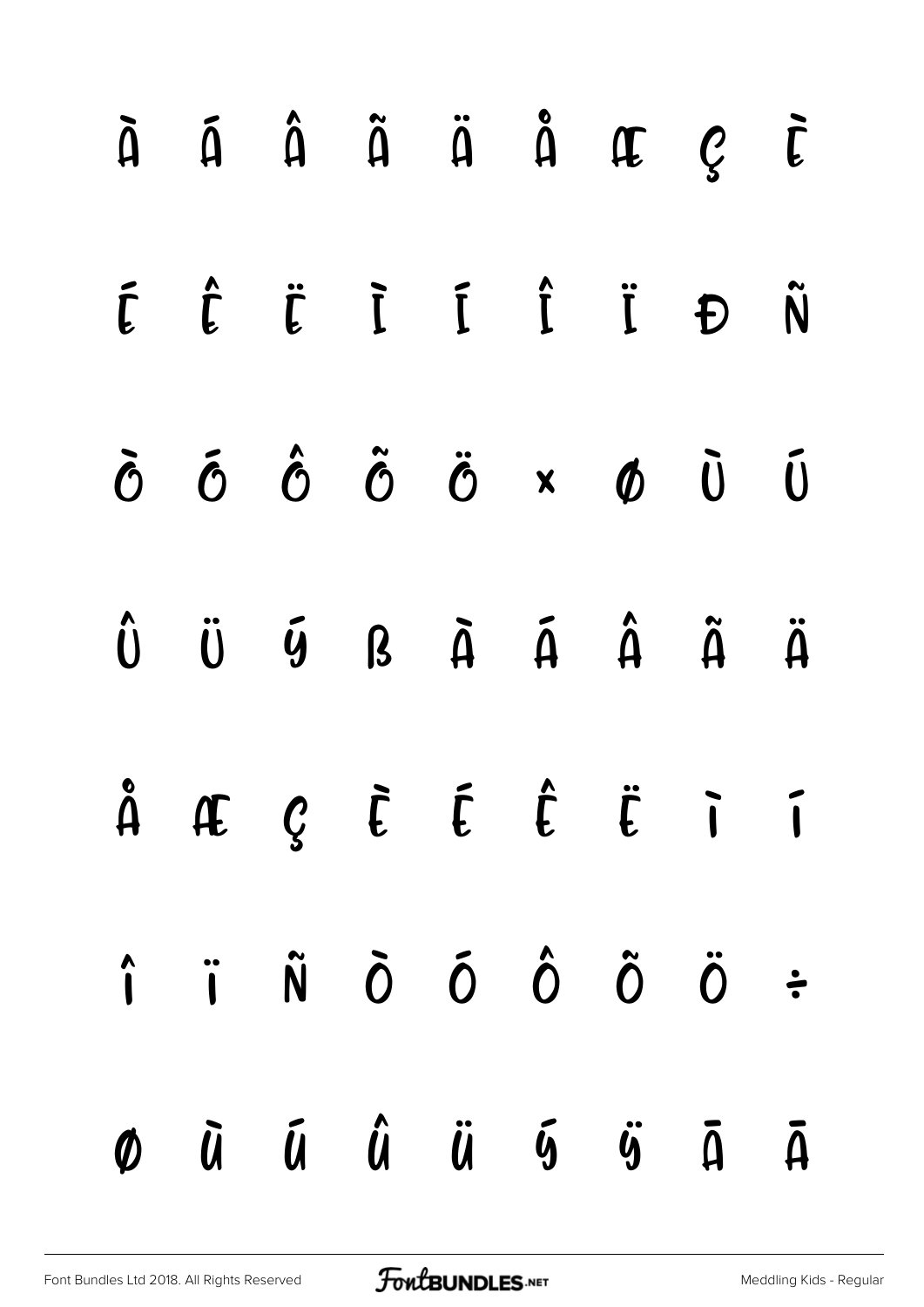|  |  | ă ă g g é é ê è e                                                                                                                                         |  |  |
|--|--|-----------------------------------------------------------------------------------------------------------------------------------------------------------|--|--|
|  |  | $\dot{c}$ $\dot{c}$ $\dot{c}$ $\dot{D}$ $D$ $D$ $\bar{c}$ $\bar{c}$                                                                                       |  |  |
|  |  | Ë Ë Ë Ë E Ë Ë Ë Ĝ                                                                                                                                         |  |  |
|  |  | $\hat{G} \quad \check{G} \quad \check{G} \quad \check{G} \quad \check{G} \quad \check{G} \quad \check{G} \quad \check{G} \quad \hat{\mu} \quad \hat{\mu}$ |  |  |
|  |  |                                                                                                                                                           |  |  |
|  |  | I Ĵ Ĵ Ķ Ķ K Ū Ū Ļ                                                                                                                                         |  |  |
|  |  | Ļ L L L L Ł K Ń                                                                                                                                           |  |  |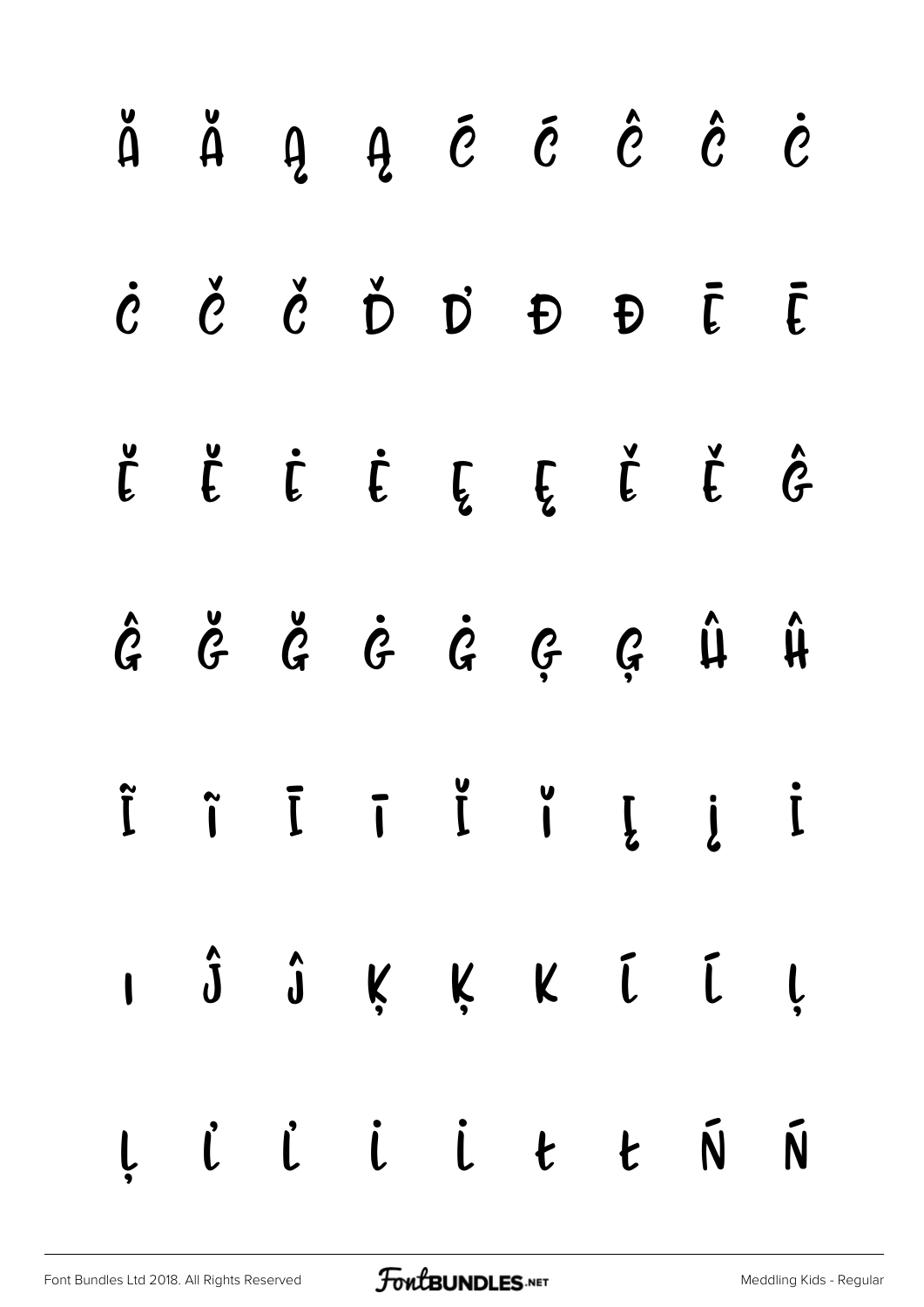|  |  | ŅŅŇŇNN VÕ                                                                                                                                                                                                                                                                                                                                                                                                                                                                                                 |  |  |
|--|--|-----------------------------------------------------------------------------------------------------------------------------------------------------------------------------------------------------------------------------------------------------------------------------------------------------------------------------------------------------------------------------------------------------------------------------------------------------------------------------------------------------------|--|--|
|  |  | Ŏ Ŏ Ő Ő Œ Œ Ŕ Ŕ Ŗ                                                                                                                                                                                                                                                                                                                                                                                                                                                                                         |  |  |
|  |  | $R \quad \check{R} \quad \check{R} \quad \check{S} \quad \check{S} \quad \check{S} \quad \hat{S} \quad \hat{S} \quad \check{S}$                                                                                                                                                                                                                                                                                                                                                                           |  |  |
|  |  | $\check{\mathbf{S}}\quad \check{\mathbf{S}}\quad \mathbf{J}\quad \check{\mathbf{J}}\quad \check{\mathbf{I}}\quad \check{\mathbf{I}}\quad \mathbf{F}\quad \mathbf{F}\quad \check{\mathbf{U}}\quad \  \, \check{\mathbf{U}}\quad \  \, \check{\mathbf{U}}\quad \  \, \check{\mathbf{U}}\quad \  \, \check{\mathbf{U}}\quad \  \, \check{\mathbf{U}}\quad \  \, \check{\mathbf{U}}\quad \  \, \check{\mathbf{U}}\quad \  \, \check{\mathbf{U}}\quad \  \, \check{\mathbf{U}}\quad \  \, \check{\mathbf{U}}\$ |  |  |
|  |  | ũ Ū Ū Ŭ Ŭ Ů Ů Ű Ű                                                                                                                                                                                                                                                                                                                                                                                                                                                                                         |  |  |
|  |  | $Q$ $Q$ $\hat{W}$ $\hat{W}$ $\hat{G}$ $\hat{G}$ $\hat{G}$ $\hat{G}$ $\hat{Z}$ $\hat{Z}$                                                                                                                                                                                                                                                                                                                                                                                                                   |  |  |
|  |  | ŻŻŽŽĂĂĬŤŎ                                                                                                                                                                                                                                                                                                                                                                                                                                                                                                 |  |  |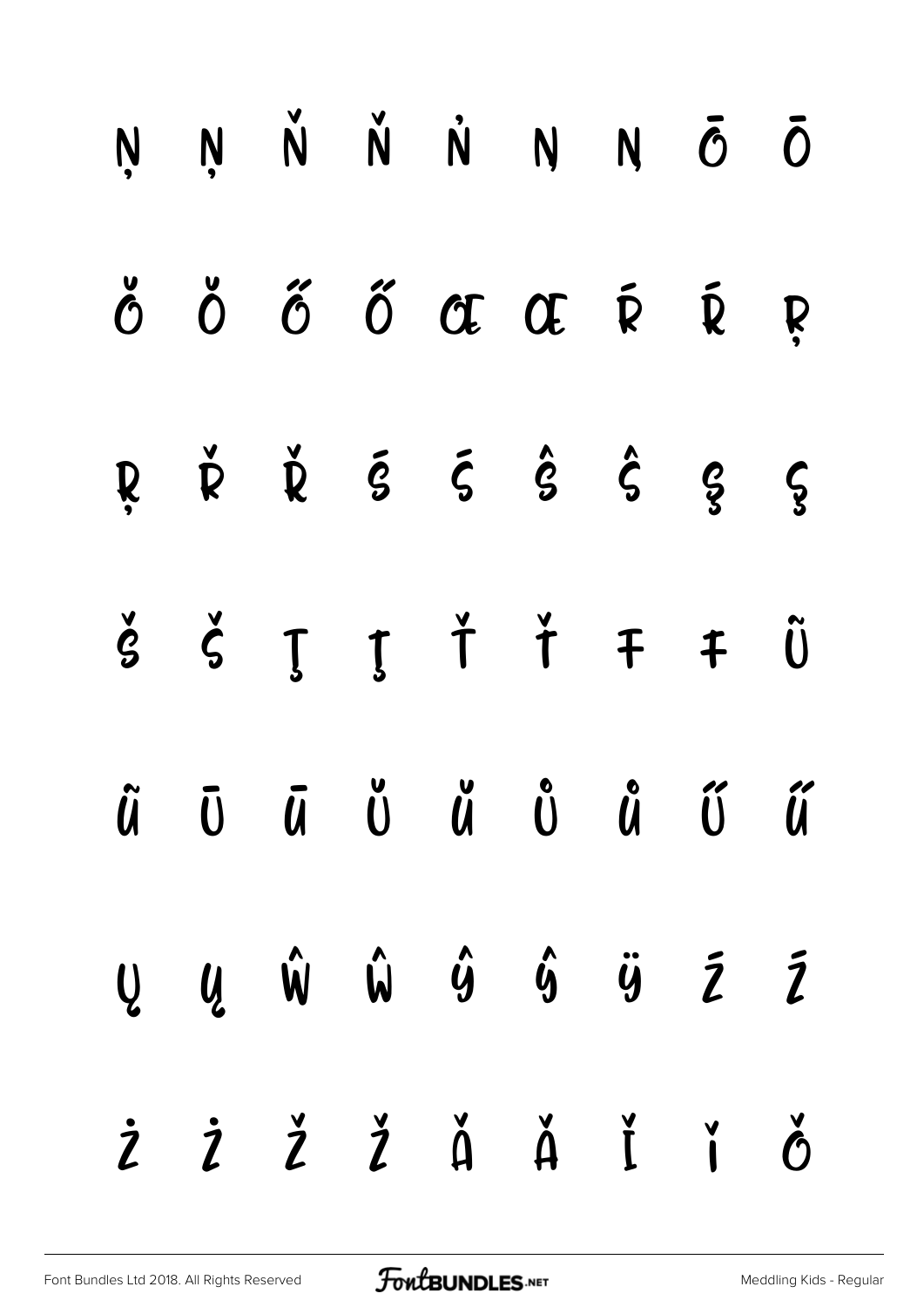|  | Ŏ Ŭ Ŭ Ğ Ğ K K Q Q                                                                                                                                                                                                                                                                |  |  |  |
|--|----------------------------------------------------------------------------------------------------------------------------------------------------------------------------------------------------------------------------------------------------------------------------------|--|--|--|
|  | $\tilde{G}$ $\tilde{G}$ $\tilde{N}$ $\tilde{N}$ $\tilde{A}$ $\tilde{L}$ $\tilde{L}$ $\tilde{L}$                                                                                                                                                                                  |  |  |  |
|  | $\ddot{\mathbf{C}}\quad\ddot{\mathbf{C}}\quad\ddot{\mathbf{C}}\quad\ddot{\mathbf{C}}\quad\ddot{\mathbf{C}}\quad\ddot{\mathbf{C}}\quad\ddot{\mathbf{C}}\quad\ddot{\mathbf{C}}\quad\ddot{\mathbf{C}}\quad\ddot{\mathbf{C}}$                                                        |  |  |  |
|  | $\ddot{\mathbf{R}}\quad \ddot{\mathbf{R}}\quad \ddot{\mathbf{R}}\quad \ddot{\mathbf{R}}\quad \ddot{\mathbf{U}}\quad \ddot{\mathbf{U}}\quad \ddot{\mathbf{U}}\quad \ddot{\mathbf{U}}\quad \mathbf{Q}$                                                                             |  |  |  |
|  | $\begin{array}{ccccccccccccccccc} \varsigma & \tau & \tau & \check{\mu} & \check{\mu} & \check{\mu} & \dot{\alpha} & \dot{\alpha} & \xi & \xi \end{array}$                                                                                                                       |  |  |  |
|  | $\dot{0}$ $\dot{0}$ $\ddot{y}$ $\ddot{0}$ $\ddot{0}$ $\ddot{0}$ $\ddot{0}$ $\ddot{0}$ $\ddot{0}$ $\ddot{0}$ $\ddot{0}$ $\ddot{0}$ $\ddot{0}$ $\ddot{0}$ $\ddot{0}$ $\ddot{0}$ $\ddot{0}$ $\ddot{0}$ $\ddot{0}$ $\ddot{0}$ $\ddot{0}$ $\ddot{0}$ $\ddot{0}$ $\ddot{0}$ $\ddot{0}$ |  |  |  |
|  |                                                                                                                                                                                                                                                                                  |  |  |  |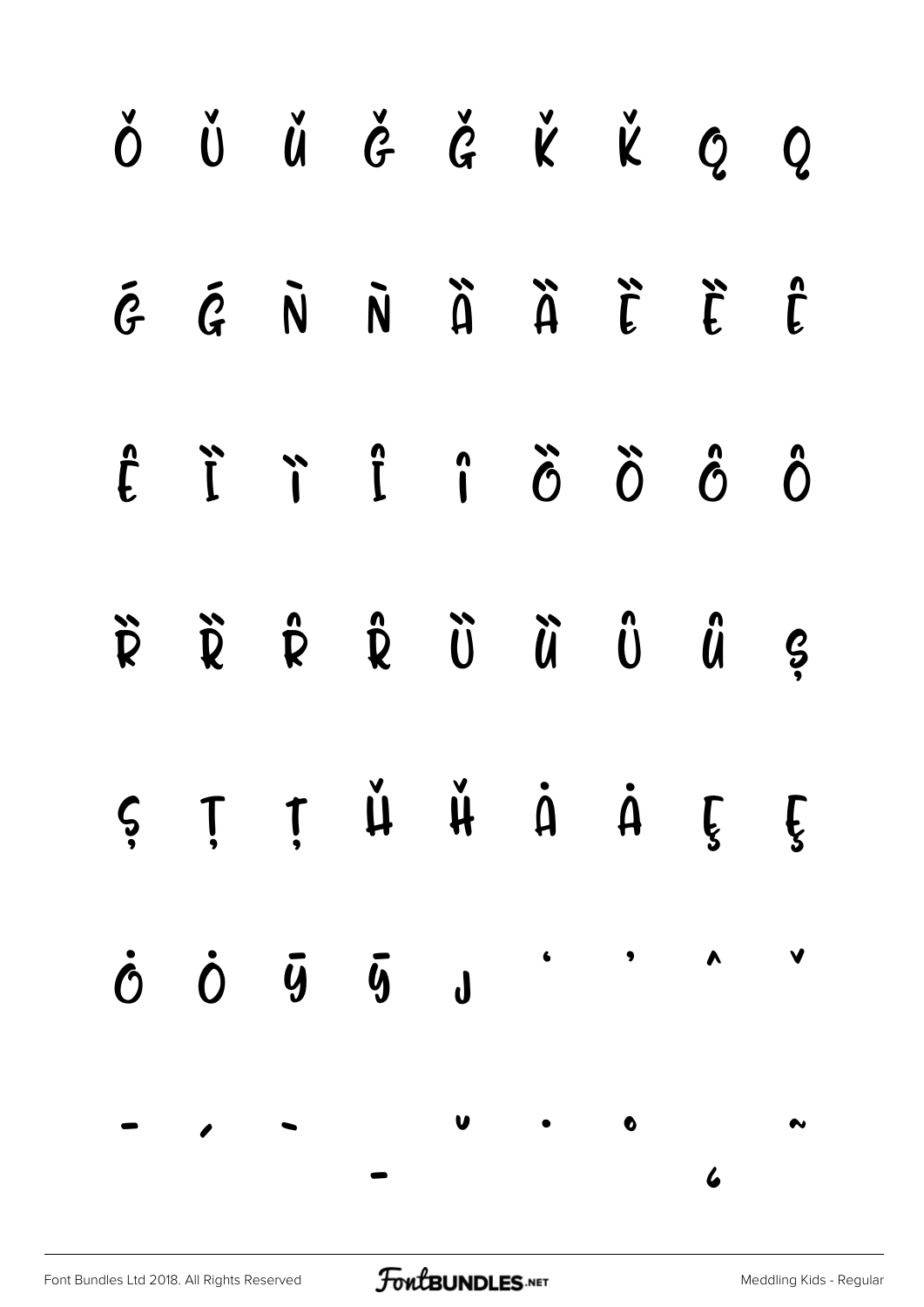|              |  |           | $\begin{array}{ccccccccccccccccccccccccc} \cdot & & \cdot & & & \cdot & & & \cdot & & \cdots & & \cdot & & \cdots & & \cdot & & \cdots & & \cdot & & \cdots & & \cdot & & \cdots & & \cdot & & \cdots & & & \cdot & & \cdots & & & \cdots & & & \cdots & & & \cdots & & & \cdots & & & \cdots & & & & \cdots & & & \cdots & & & \cdots & & & & \cdots & & & \cdots & & & \cdots & & & & \cdots & & & & \cdots & & & & \cdots & & & & \cdots & & & & \cdots & & & & \cdots & & & & \cdots & & & & \cdots & & & & \cdots$ |       |             |
|--------------|--|-----------|-------------------------------------------------------------------------------------------------------------------------------------------------------------------------------------------------------------------------------------------------------------------------------------------------------------------------------------------------------------------------------------------------------------------------------------------------------------------------------------------------------------------------|-------|-------------|
|              |  |           |                                                                                                                                                                                                                                                                                                                                                                                                                                                                                                                         |       |             |
|              |  |           | H H K K I T I T T                                                                                                                                                                                                                                                                                                                                                                                                                                                                                                       |       |             |
|              |  |           | T Ņ Ņ Ņ Ņ Ņ Ņ V Ň                                                                                                                                                                                                                                                                                                                                                                                                                                                                                                       |       |             |
|              |  |           | N N R R R R R R R                                                                                                                                                                                                                                                                                                                                                                                                                                                                                                       |       |             |
| $\mathbf{R}$ |  | $S \S$ ii |                                                                                                                                                                                                                                                                                                                                                                                                                                                                                                                         | W W W | $\tilde{W}$ |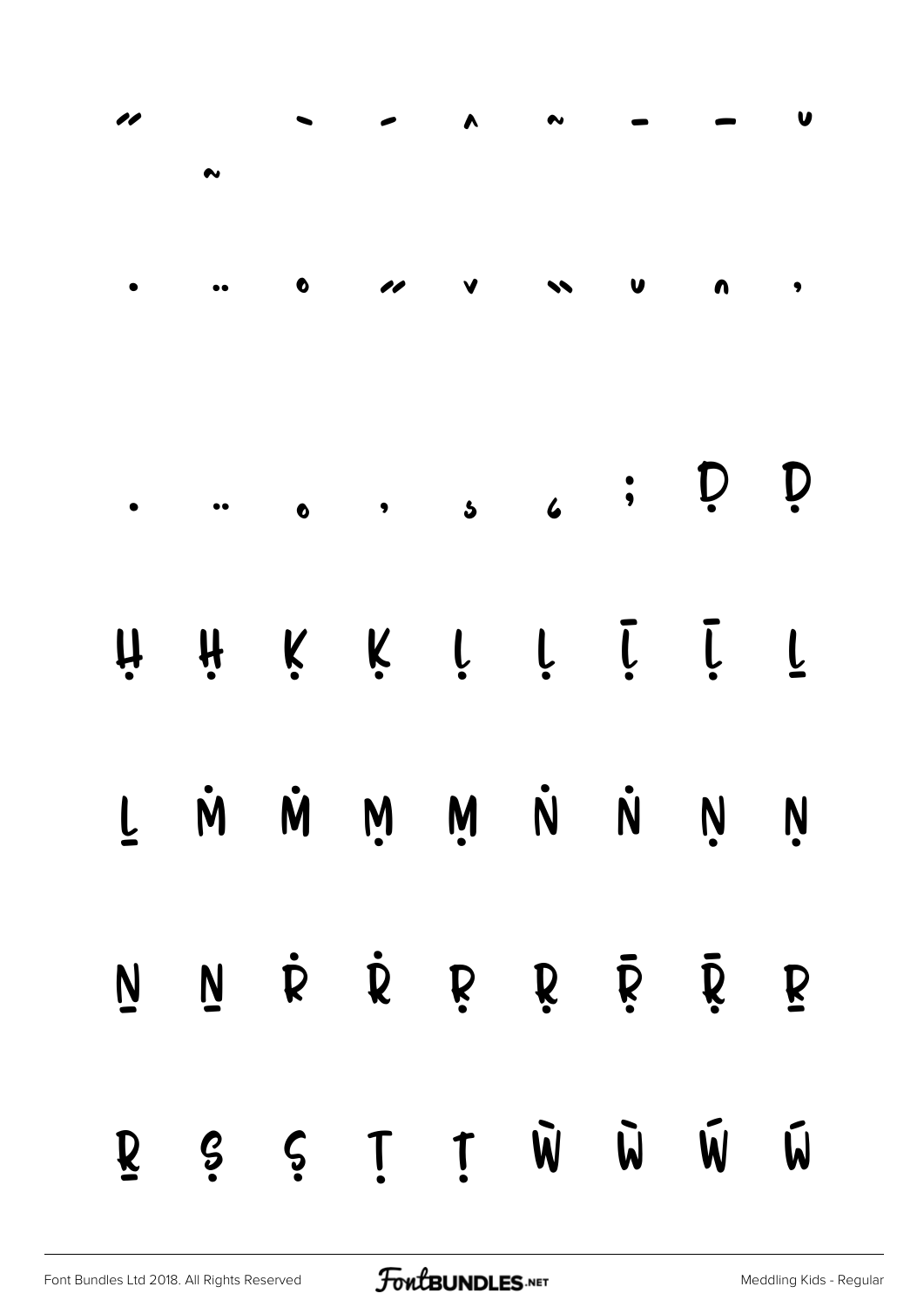|  |  | WÜWWZZČŨ                                    |  |  |
|--|--|---------------------------------------------|--|--|
|  |  | $\bar{y}$ g g $   -$                        |  |  |
|  |  |                                             |  |  |
|  |  | $\ddot{R}$ $\epsilon$ $\ddot{m}$ . <u>?</u> |  |  |

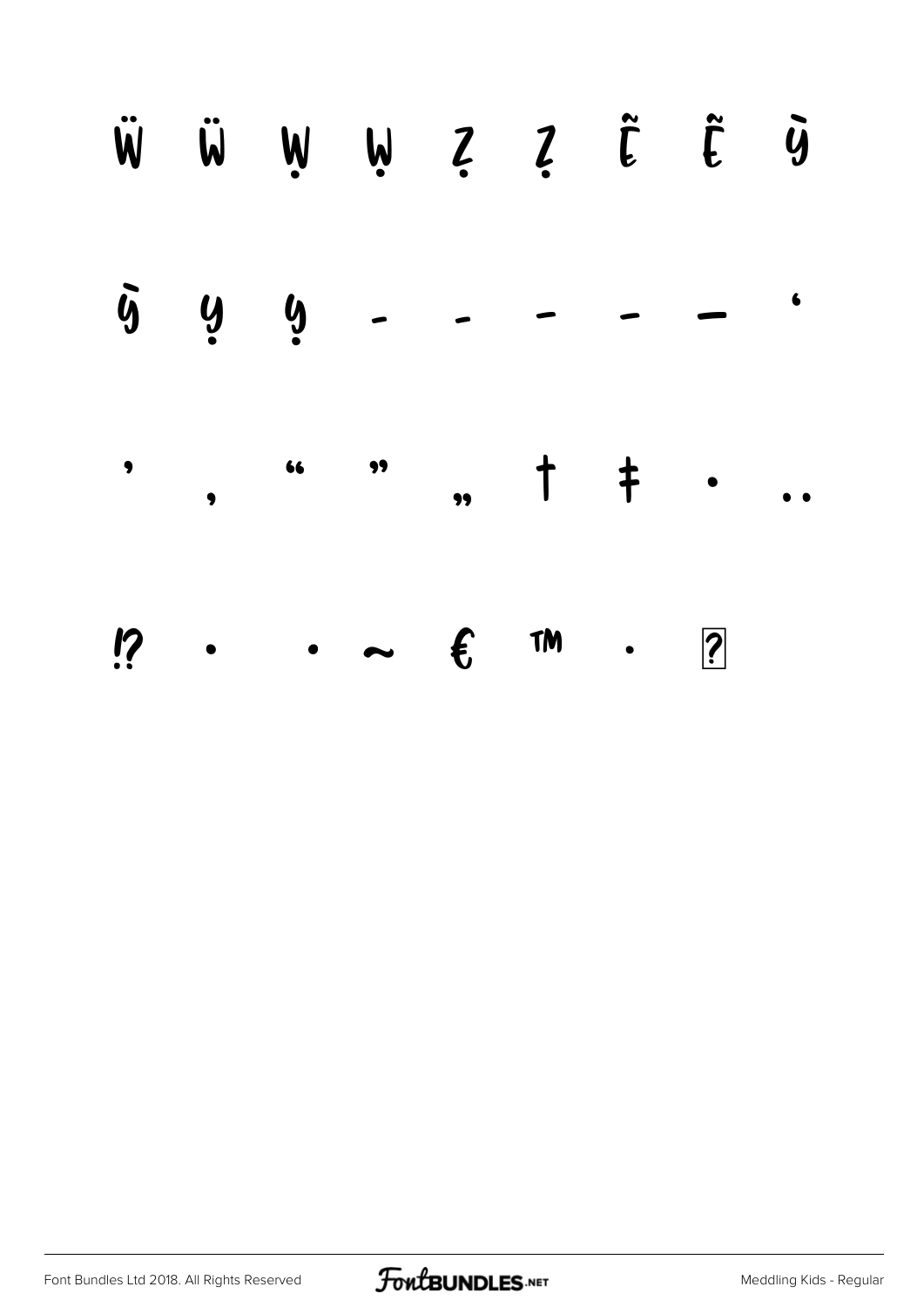#### Meddling Kids Wide - Regular

**Uppercase Characters** 

# ABCDEFGHIJKLMNOPO RSTUVWXYZ

Lowercase Characters

# ABCDEFGHIJKLMNOPO RSTUVWX9Z

**Numbers** 

0123456789

**Punctuation and Symbols** 



ځ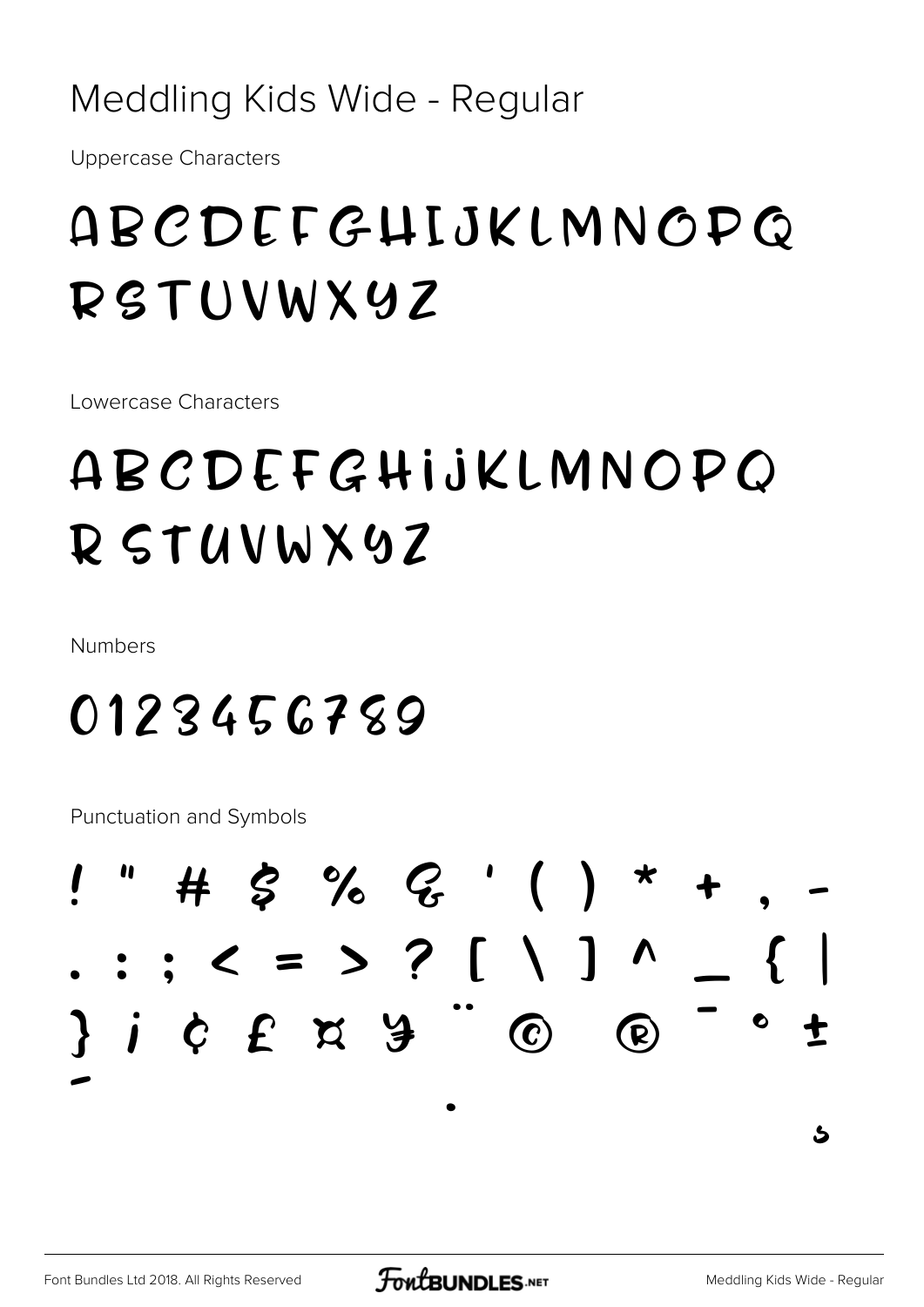All Other Glyphs

# À Á Â Ã Ä Å Æ Ç È É Ê Ë Ì Í Î Ï Ð Ñ Ò Ó Ô Õ Ö × Ø Ù Ú  $\hat{U}$   $\ddot{U}$   $\ddot{G}$   $B$   $\ddot{A}$   $\ddot{A}$   $\ddot{A}$   $\ddot{A}$   $\ddot{A}$ å æ ç è é ê ë ì í î ï ñ ò ó ô õ ö ÷

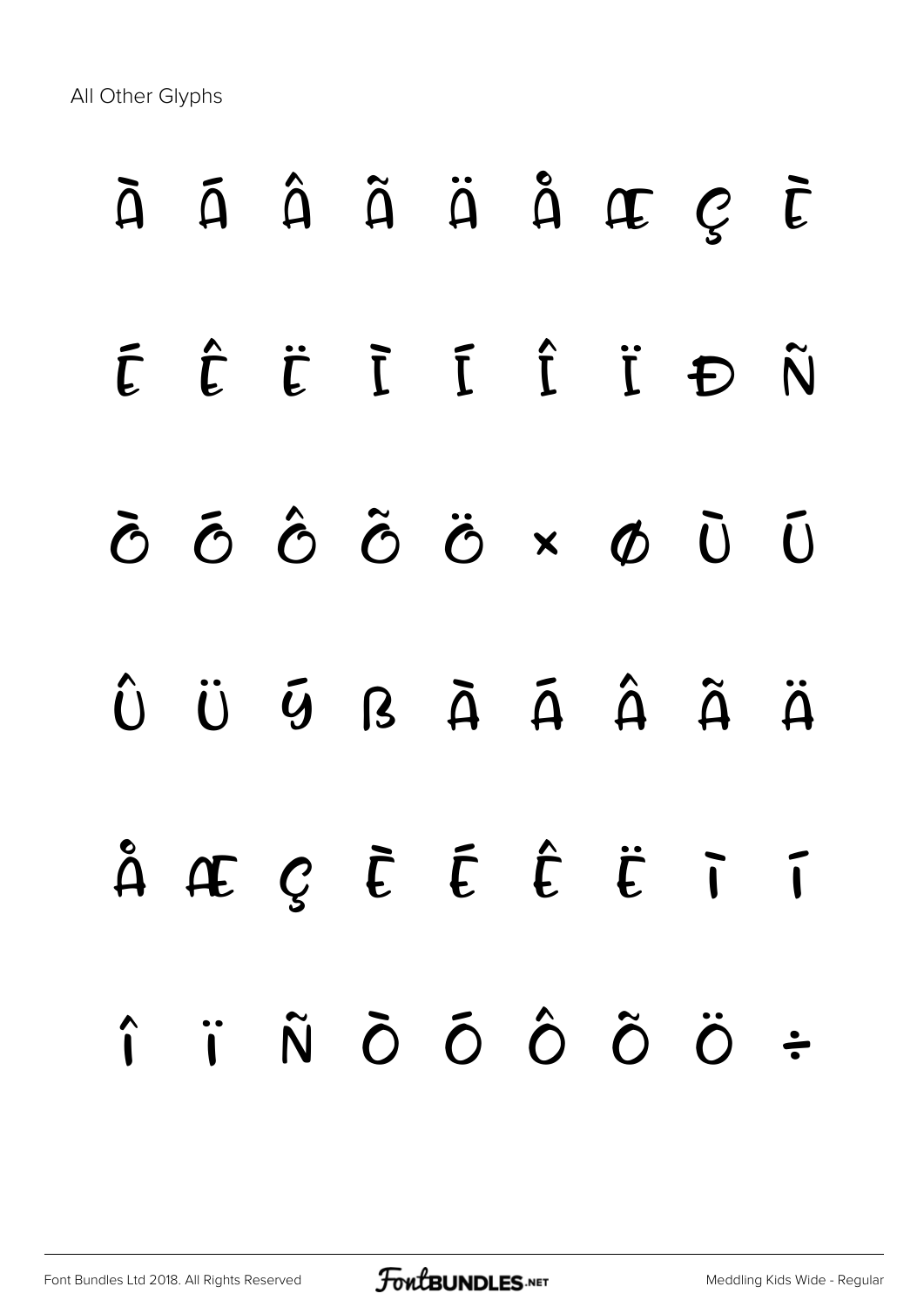|  | $\emptyset$ $\bar{u}$ $\bar{u}$ $\ddot{u}$ $\bar{u}$ $\bar{u}$ $\ddot{u}$ $\ddot{u}$ $\ddot{u}$ $\ddot{u}$ |  |  |  |
|--|------------------------------------------------------------------------------------------------------------|--|--|--|
|  | ă ă ą ą ē ē ê ê è                                                                                          |  |  |  |
|  | C Č Č Ď Ď Đ Đ Ē Ē                                                                                          |  |  |  |
|  | Ë Ë Ë Ë E E Ě Ě Ĝ                                                                                          |  |  |  |
|  | $\hat{G}$ $\check{G}$ $\check{G}$ $\hat{G}$ $\hat{G}$ $\hat{G}$ $\hat{G}$ $\hat{G}$ $\hat{H}$              |  |  |  |
|  | i i i i i i i                                                                                              |  |  |  |
|  | I Ĵ Ĵ Ķ Ķ K Ū Ū Ļ                                                                                          |  |  |  |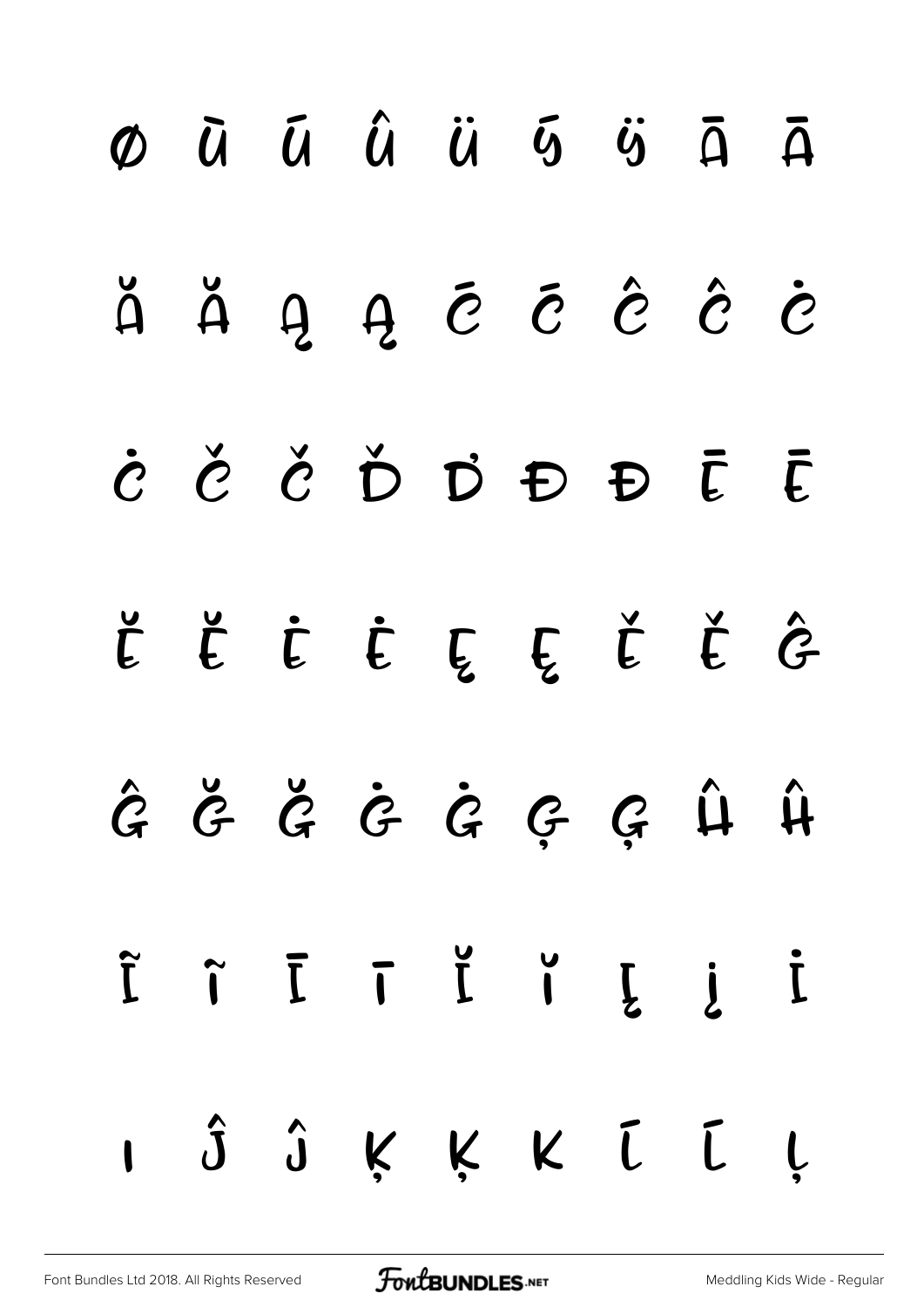|  |  | Ļ L L L L Ł Ł Ń Ń                                                                                                                                                            |  |  |
|--|--|------------------------------------------------------------------------------------------------------------------------------------------------------------------------------|--|--|
|  |  | ŅŅŇŇNN Ō                                                                                                                                                                     |  |  |
|  |  | Ŏ Ŏ Ő Ő Œ Œ Ŕ Ŕ Ŗ                                                                                                                                                            |  |  |
|  |  | R Ř Ř Š Š Ŝ Ŝ Ŝ S                                                                                                                                                            |  |  |
|  |  | $\check{\mathcal{S}}\check{\mathcal{S}}\check{\mathcal{I}}\check{\mathcal{I}}\check{\mathcal{T}}\check{\mathcal{I}}\check{\mathcal{F}}\check{\mathcal{F}}\check{\mathbf{U}}$ |  |  |
|  |  | ũ Ō Ū Ŭ Ŭ Ů Ů Ű Ű                                                                                                                                                            |  |  |
|  |  | Ų Ų Ŵ Ŵ Ŷ Ŷ Ÿ Ž Ž                                                                                                                                                            |  |  |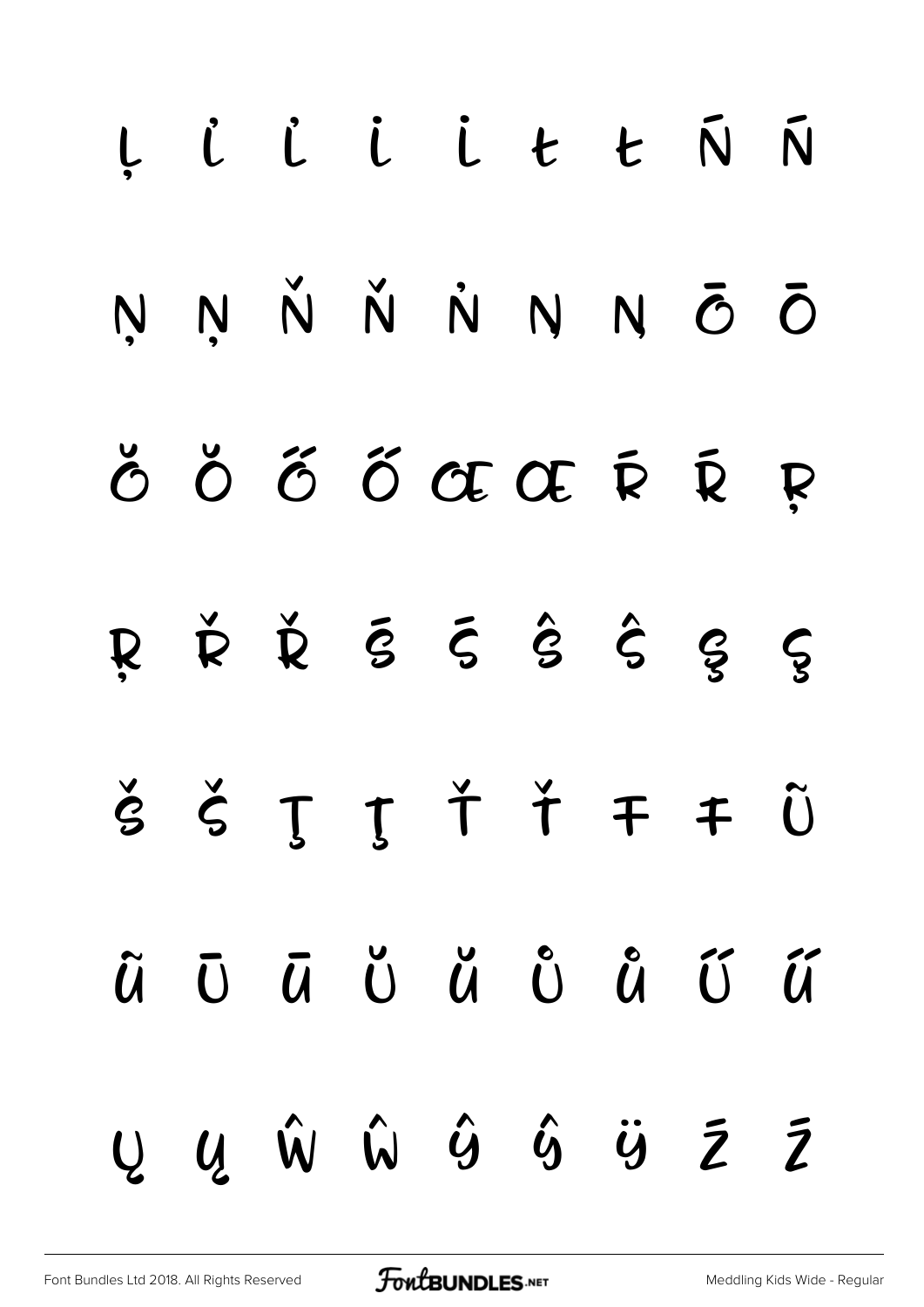| ŻŻŽŽĂĂĬŤŐ                                                                                                                                                                                                                                                                                                                                                                                                                                                                                                                                                                                                   |  |  |  |  |
|-------------------------------------------------------------------------------------------------------------------------------------------------------------------------------------------------------------------------------------------------------------------------------------------------------------------------------------------------------------------------------------------------------------------------------------------------------------------------------------------------------------------------------------------------------------------------------------------------------------|--|--|--|--|
| ŎŬŬĞĞKKQQ                                                                                                                                                                                                                                                                                                                                                                                                                                                                                                                                                                                                   |  |  |  |  |
| E E N N À À L L E                                                                                                                                                                                                                                                                                                                                                                                                                                                                                                                                                                                           |  |  |  |  |
| ÔÔÔÔÎ Î Î Î                                                                                                                                                                                                                                                                                                                                                                                                                                                                                                                                                                                                 |  |  |  |  |
| $\begin{array}{ccccccccccccc} \widetilde{\kappa} & \widetilde{\kappa} & \widehat{\kappa} & \widehat{\kappa} & \widehat{\upsilon} & \widehat{\upsilon} & \widehat{\omega} & \widehat{\omega} & \widehat{\omega} & \widehat{\omega} & \widehat{\omega} & \widehat{\omega} & \widehat{\omega} & \widehat{\omega} & \widehat{\omega} & \widehat{\omega} & \widehat{\omega} & \widehat{\omega} & \widehat{\omega} & \widehat{\omega} & \widehat{\omega} & \widehat{\omega} & \widehat{\omega} & \widehat{\omega} & \widehat{\omega} & \widehat{\omega} & \widehat{\omega} & \widehat{\omega} & \widehat{\omega}$ |  |  |  |  |
| ȘȚȚ H H A A E E                                                                                                                                                                                                                                                                                                                                                                                                                                                                                                                                                                                             |  |  |  |  |
| $\dot{c}$ $\dot{c}$ $\ddot{g}$ $\ddot{g}$ $\ddot{g}$ $\ddot{g}$ $\ddot{g}$                                                                                                                                                                                                                                                                                                                                                                                                                                                                                                                                  |  |  |  |  |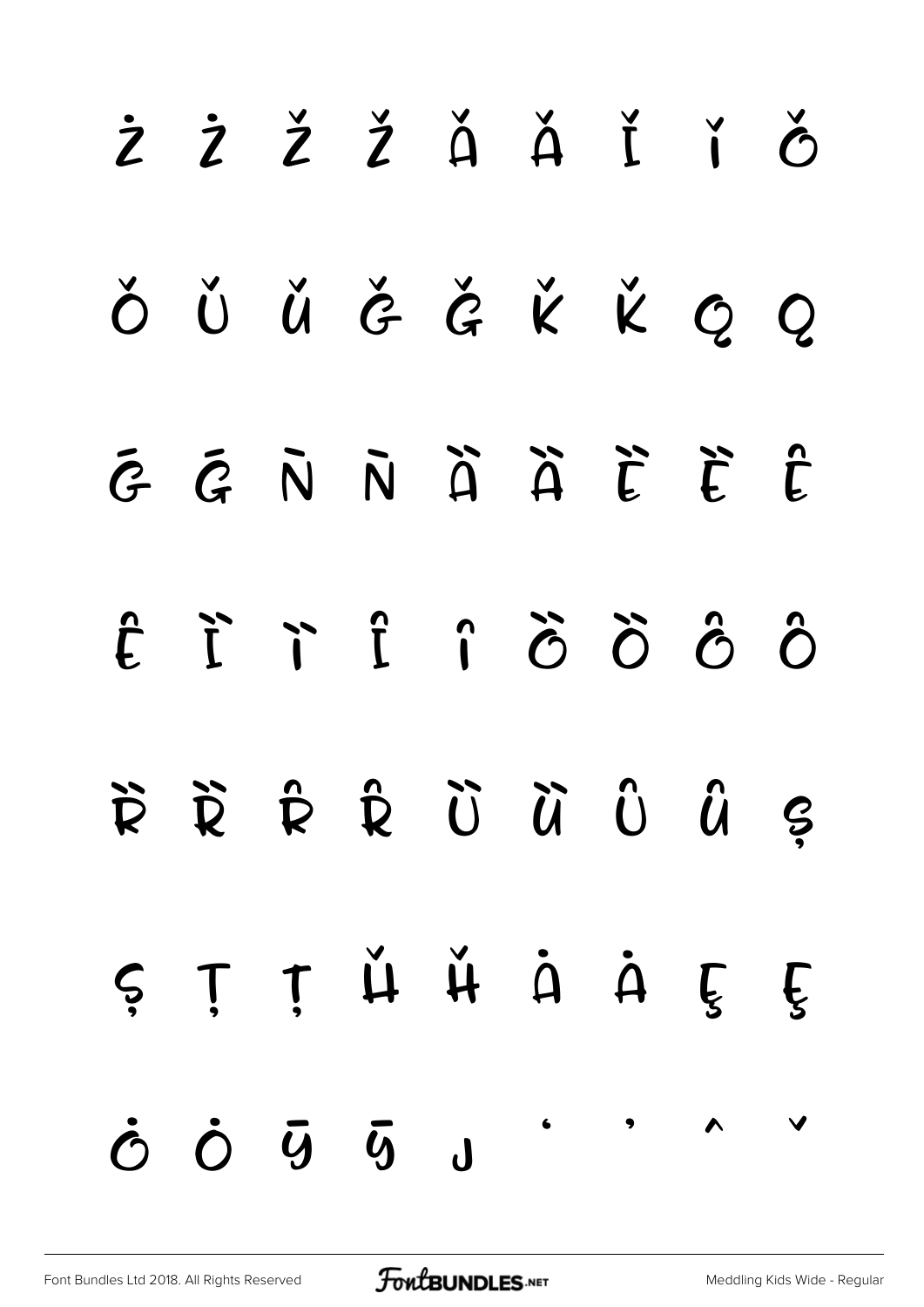|  |  | H H K K L L L L L |  |  |
|--|--|-------------------|--|--|
|  |  | L M M M M N N N N |  |  |
|  |  | N N R R R R R R R |  |  |